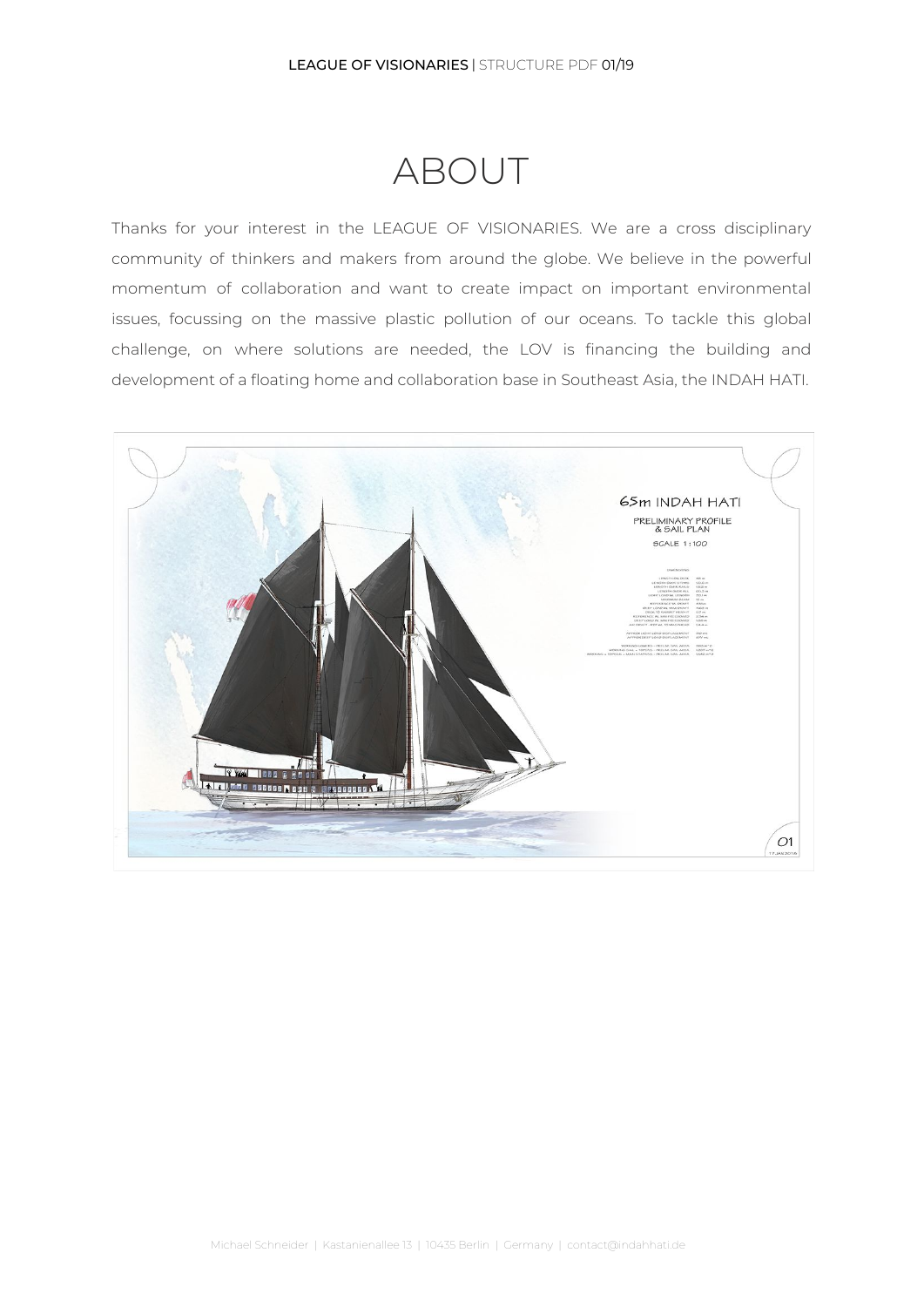# LOV STRUCTURE

The LOV community consists of up to 300 members with various kinds of expertise, interests and backgrounds. Becoming part of the community is possible on three different levels with respective opportunities of influence and participation: as token investor, partner investor or main investor. Main and partner investors are involved at a higher level, whereas token investors can participate with a small investment by purchasing the LOV membership token.







**2 Main Investors** Two personalities bringing a maximum of trust and commitment into the project by contributing each 250K as seed investors. The two main investors benefit by their on-off investment from a lifelong use of a suite up to four weeks per year or alternatively an exclusive use of the entire vessel and a return on investment of 4-8%. Currently we have space for one more main investor. Please [contact](mailto: contact@leagasa.org) us for more details.

**42 Partner Investors** Well selected personalities who benefit by their one-off investment of 42K€ from a lifelong use of a double cabin up to four weeks per year and a return on investment of 4-8%. Unused cabin space will be available at favorable conditions to their family and friends. Please [contact](mailto: contact@leagasa.org) us for more details.

**250 Token Investors** A selected international and interdisciplinary group of like minded people. Members receive a 50% discount on regular prices and can exclusively book and access the ship within the period between August and November. They can make suggestions and vote on usage, cultural programs and themes to be focused on such as diving, surfing, expedition, family, music and events. Unused cabin space will be available at favorable conditions to their family and friends. If you're interested in purchasing the LOV token please sign in to our newsletter and we will keep you informed about sale dates, token specifications and benefits. Please [contact](mailto: contact@leagasa.org) us for more details.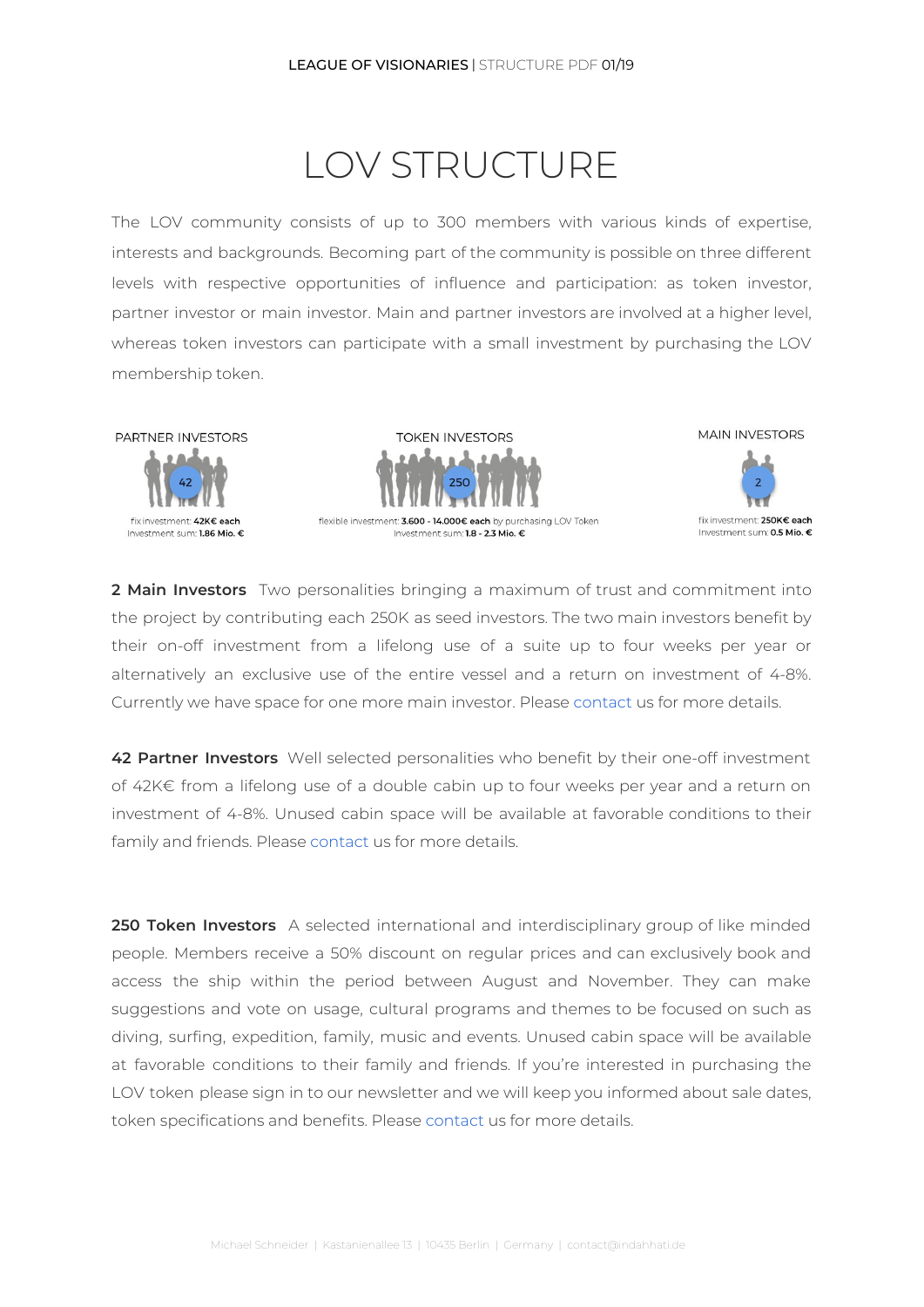## USAGE PERIODS

Throughout the year the ship will be used by the different groups of the community as well as by our NGO and external guests.

|                                                 |                      | <b>JAN</b> | FEB       | <b>MAR</b> | <b>APR</b>                                     | MAY                   | <b>JUN</b>                 | <b>JUL</b> | <b>AUG</b> | <b>SEP</b> | OCT       | <b>NOV</b> | <b>DEC</b> |
|-------------------------------------------------|----------------------|------------|-----------|------------|------------------------------------------------|-----------------------|----------------------------|------------|------------|------------|-----------|------------|------------|
| ήį<br>Ĕ<br>$\overline{\phantom{a}}$<br>╘<br>Com | 250 Token Investors  | optional   |           |            |                                                |                       |                            |            | lead       | exclusive  | exclusive | lead       |            |
|                                                 |                      |            |           |            |                                                |                       |                            |            | 50% shared |            |           | 50% shared |            |
|                                                 | 42 Partner Investors | lead       |           | exclusive  |                                                |                       |                            |            |            |            |           |            |            |
|                                                 |                      | 50% shared | exclusive |            | <b>DOCK</b><br><b>SERVICE</b><br><b>REPAIR</b> |                       |                            |            | optional   |            |           | optional   | exclusive  |
|                                                 | 2 Main Investors     | optional   | optional  | optional   |                                                |                       | full charter possible      |            | optional   |            |           | optional   | optional   |
|                                                 |                      |            |           |            |                                                |                       |                            |            |            |            |           |            |            |
| LEAGASEA                                        |                      |            |           |            |                                                | full charter possible |                            |            |            |            |           |            |            |
| <b>External quests</b>                          |                      |            |           |            |                                                |                       | season for external quests |            |            |            |           |            |            |

A flexible usage concept ensures exclusive usage periods where only members of a certain group will have access. These are combined with shared usage periods in which the different groups of our community, token as well as partner & main investors will be aboard.

Shared usage periods will empower the growth of the overall network, grant diversity and a permanent exchange between the community members.

## **STATUS**

The preliminary design and the planning of the first building phase of our ship is finished. The core group of six partner investors and one main investor is fixed, contracts are signed.

Currently we are open for one more main investor with social and ecological courage. By the possibility of bringing their interests, knowledge, content, network and vision into the concept and the usage of the ship, the investor could co-create, shape and extend the vision of the INDAH HATI. A main investor benefits from his deposit of 250K € by exclusive and various usage scenarios for the ship and a return of 4-8% on the investment.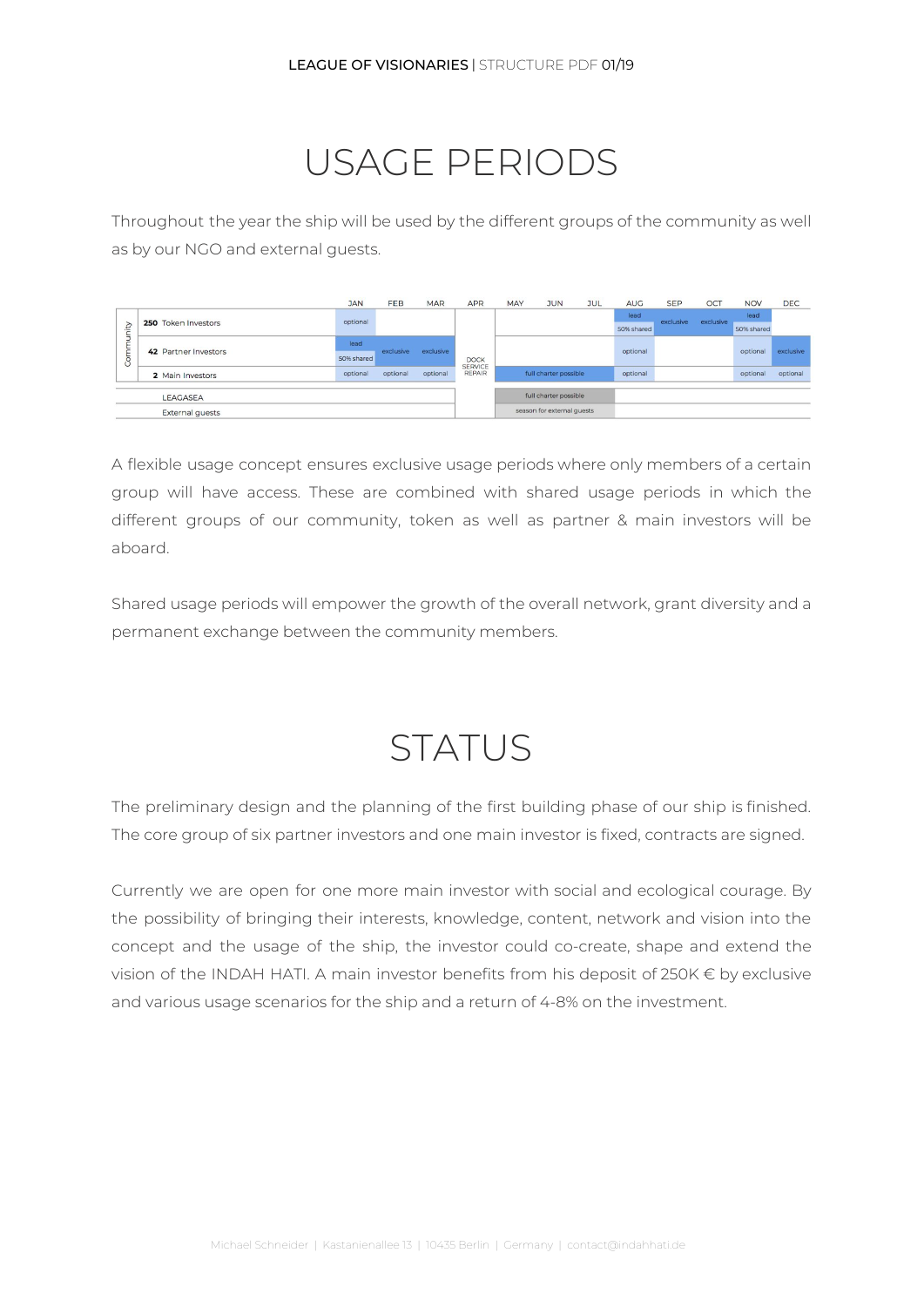LEAGUE OF VISIONARIES | STRUCTURE PDF 01/19



#### COMPLETE

**2017** | PROJECT SETUP Project development

### COMPLETE

**2018** | ARCHITECTURAL PLANNING design done by renowned marine architect

## 90% COMPLETE **2019** | SEED INVESTOR GROUP contracts with six partner- and one main investor are signed. \*currently still open for another main investor (250K)

#### **1.H 2020** | SETUP OF COMPANIES

Limited in Singapore and PT in Indonesia

### **2.H 2020** | START BUILDING OF HULL & SUPERSTRUCTURE Sulawesi, Indonesia

### **1.H 2021** | ENGINE & ENERGY SYSTEMS Sulawesi, Indonesia

## **2.H 2022** | INTERIOR & TECHNICAL INSTALLMENTS Bali, Indonesia

## **2.H 2023** | MAIDEN VOYAGE Bali, Indonesia

Michael Schneider | Kastanienallee 13 | 10435 Berlin | Germany | contact@indahhati.de